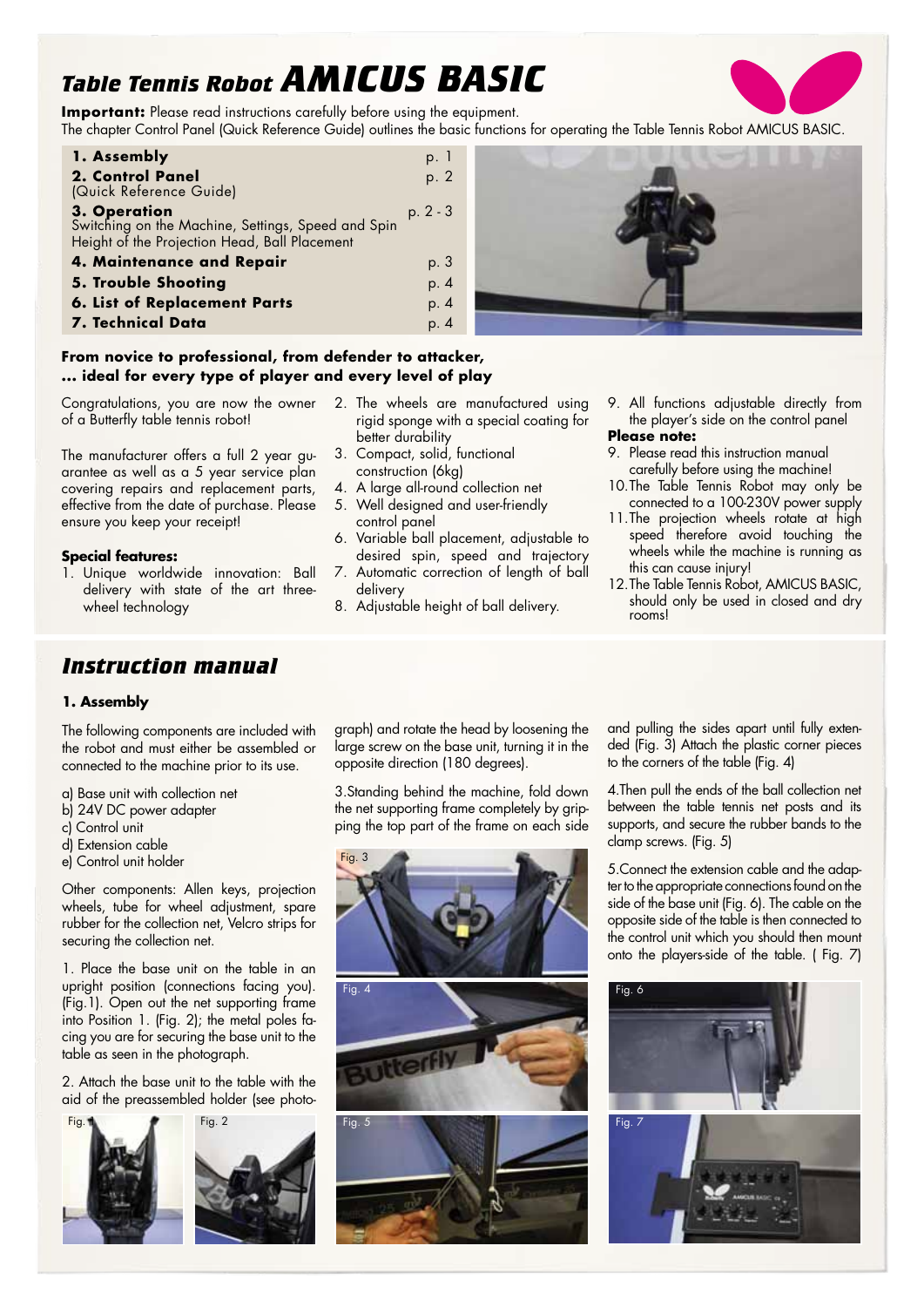# **2. Control Panel (Quick Reference Guide)**

With the help of rotary switches 1-6, it is possible to program six different landing spots, for example Ball 1 Þ middle, Ball 2 Þ left, Ball 3 Þ right, Ball 4 Þ right.

Button A: Switches from normal mode to 3 different random modes

Button B: Optional activation of up to six balls (maximum)

Button C: Enables you to reduce the ball distribution from a maximum of six, down to one ball (minimum).

Rotary switch I: Spin regulation (-4 extreme backspin; 0 no spin; 6 extreme topspin) Rotary switch II: Speed regulation (1 slow,

22 fast) Rotary switch III: Side spin regulation (left  $\rightarrow$  Sidespin left; right  $\rightarrow$  Sidespin right) Rotary switch IV: Trajectory regulation (left  $\rightarrow$  low trajectory; right  $\rightarrow$  high trajectory) Rotary switch V: Regulation of the ball frequency (balls/min)

The six yellow indicator lights show how many balls are activated at any given time. The flashing light indicates which ball is next to be ejected. The green LED will only light up if one of the random functions is in operation (see below for more details)

# **Advice:**

*When executing an exercise starting with service, both the trajectory and speed of the ball are to be adjusted in low position,* 

*where as the height of the head in rather high position.*



# **3. Operation**

#### **Switching on the Machine**

Fill the "ball container"with a sufficient quantity of balls (50-60 balls) and then turn the Ball/min rotary switch to the "0" position before turning on the power.

After turning on the power, the robot will carry out a brief self test (approximately 10 seconds) and the control unit will then automatically switch to the basic setting. By turning the "Ball/min" rotary switch to a higher position the projection motors will start to work and the robot will start releasing balls.

**Attention:** *If there are no balls inside the machine, it can take up to approximately 10 seconds (depending on the chosen ball frequency) until the first ball is released!*

# **The height of the projection head**

As with all the Amicus robots, the height of the robot head can be adjusted as follows: Loosen the hand screw on the back of the tube which holds the projection head. The tube can be moved up and down as required. (Fig. 8). Finally

adjust to the desired height ensuring that the top of the outer tube lines up with one of the markings on the inner tube then tighten the hand screw (Fig. 9)

#### **Ball Placement**

1. Ball delivery to a specific point on the table

After turning on the robot, the control unit



will start with the earlier set position of the buttons. The robot is now ready to deliver the balls to a specific point on the table. The landing spot can be continuously set using the rotary switch for left/right placement.

#### 2. Programmed ball delivery to various points on the table

With Button B  $\overline{N} \rightarrow \overline{N}$ , at least two balls (maximum six) must be selected. Then various targets can be chosen by means of the corresponding left/right switches. The flashing LEDs indicate which ball will be delivered next. By pressing Button C "←" the number of balls can be reduced. After the end of each "round" the ball delivery will commence again from the beginning.

#### 3. "rnd" Random ball delivery to various points around a specific point

To use the "rnd" function, press Button A. Again with Button B  $\rightarrow$ ", it is sufficient to activate a single ball (1 indicator light is activated) in order to activate the "rnd" random function. In this case, the robot dis-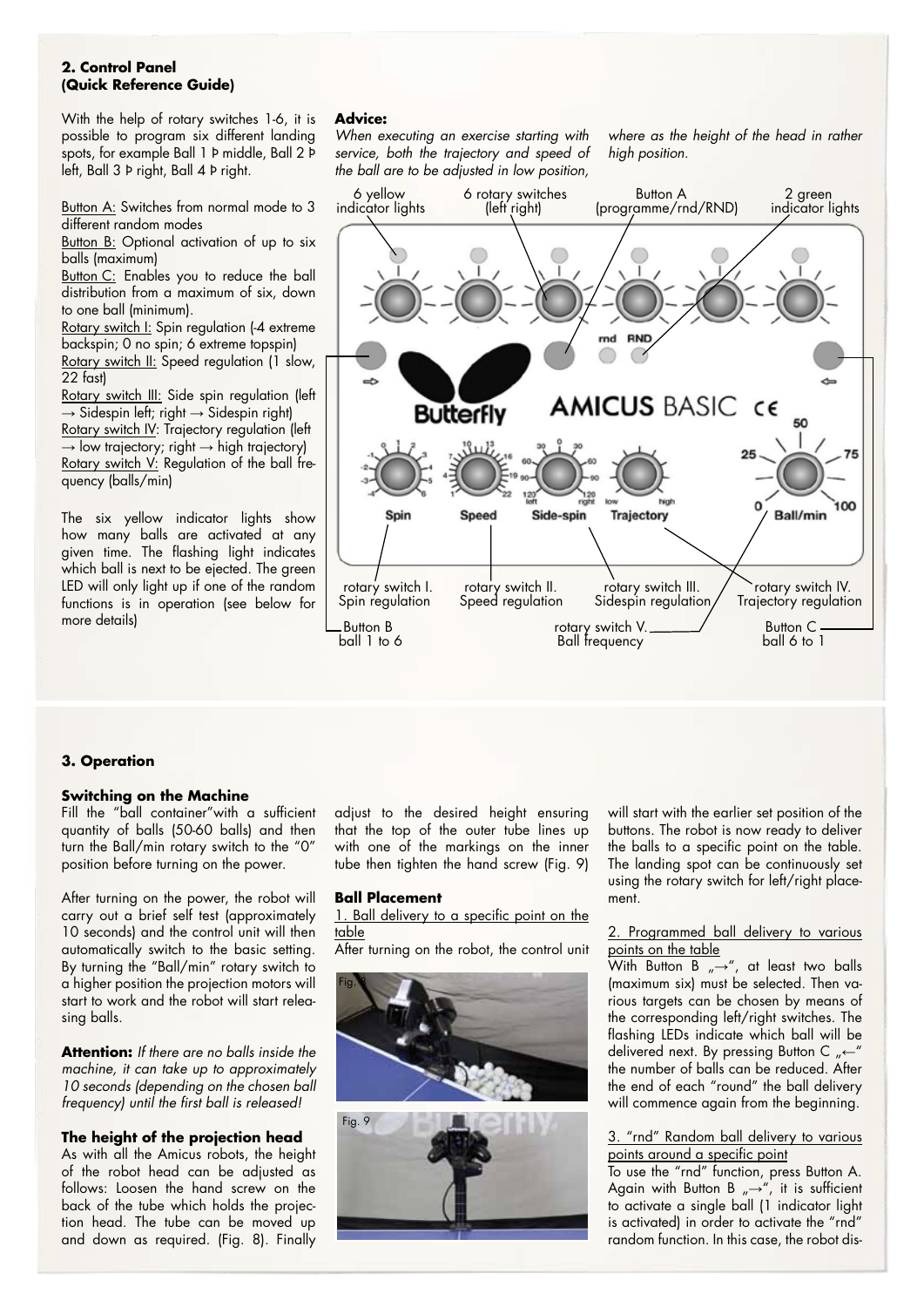tributes the balls randomly within a 20cm radius circle of the set points, simulating a real match situation.

#### 4. "RND" Random ball delivery to various points on the table

By pressing Button A again, the RND function will be activated, however, with Button B  $\mu \rightarrow \infty$ , at least two balls must be activated (two yellow indicator lights must be activated), selecting the various target points of the balls by turning the corresponding left/right switches. The balls will now be released at random. Again, a flashing LED will indicate which ball will be released next. By pressing Button C "←", individual balls can be cancelled. To exit the random function press Button C again.

#### 5. Combining "RND" and "rnd"

The Rnd and rnd functions can be combined by pressing Button A for a third time. Only one ball has to be activated with Button B  $\rightarrow$ ". In this case the set points are chosen at random (RND) and the balls will be delivered randomly within a 20cm radius circle of the set points, simulating a real match situation.

# **Please Note:**

*The AMICUS' intelligence manages the length of each ball to be the same, independent from set position!*

#### **Ball characteristics**

The set Spin, Speed, Side-Spin and trajectory apply for each programmed ball in the same way.

#### **Ball-frequency**

By turning the "rotary switch  $V''$  you can adjust the quantity of ejected balls per minute.

The AMICUS throws more balls out if the frequency is set higher.

#### **Switch off**

Disconnect the power supply when the robot is not used for a longer period of time; the AMICUS should never be left alone switched on.

#### **4. Maintenance and Repair**

**Important:** Always unplug from the mains before carrying out any maintenance or repairs.

Ensure that whilst operating the robot small objects such as hair and broken balls etc do not find their way into the collection net and subsequently into the machine, because this can lead to ball jams.

Remove the adjustable plastic tube from its holder which can be found between the projection wheels (Fig. 10). First loosen the black adjusting screw next to the protective cover of the lower motor (Fig. 11) with the larger allen key provided with the accessories. Push the motor up towards the adjustable tube, gripping its cover, until the wheels touch the tube. (Fig. 12) Repeat this for the two upper motors.





#### **Please note:**  *The correct distance between the three wheels should be 36-37 mm.*

1. If the distance can no longer be adjusted, the ball projection wheels have to be replaced. You should therefore loosen the screws (Fig.13) located in the wheel mounts using the smaller allen key provided with the accessories; this applies to all three wheels. Now remove the "adjusting screws" on the two upper motors (it is not sufficient just to loosen them) (Fig. 14) Then rotate the two upper motors away from the projection hole. Grip the outer casing to enable the removal of the projection wheels from the axis of the motor. (Fig. 15.) The plastic disc can now be removed from the motor shaft. (Fig. 16.a, b,) Remove the plastic disc from the projection wheel (which is held together by three screws) and replace it with a new one. Slide the new wheel onto the end of

the axis (Fig. 16), and tighten the screw. Then adjust the correct distance between the wheels with the help of the adjustable tube as described above.

2. Should a ball jam occur, the machine will try to remove the jam automatically by turning the motor and the projection wheels backwards and forwards (7-8 times). If for any reason the feeding motor and both projection motors jam at the same time, the machine will stop to prevent any damage to the motors. In this case, all six yellow lights will start to flash on the control unit. You will have no alternative but to remove the head from the machine together with any damaged balls located in the bottom section of the robot with the aid of a pencil or screwdriver, etc. (Fig. 17)